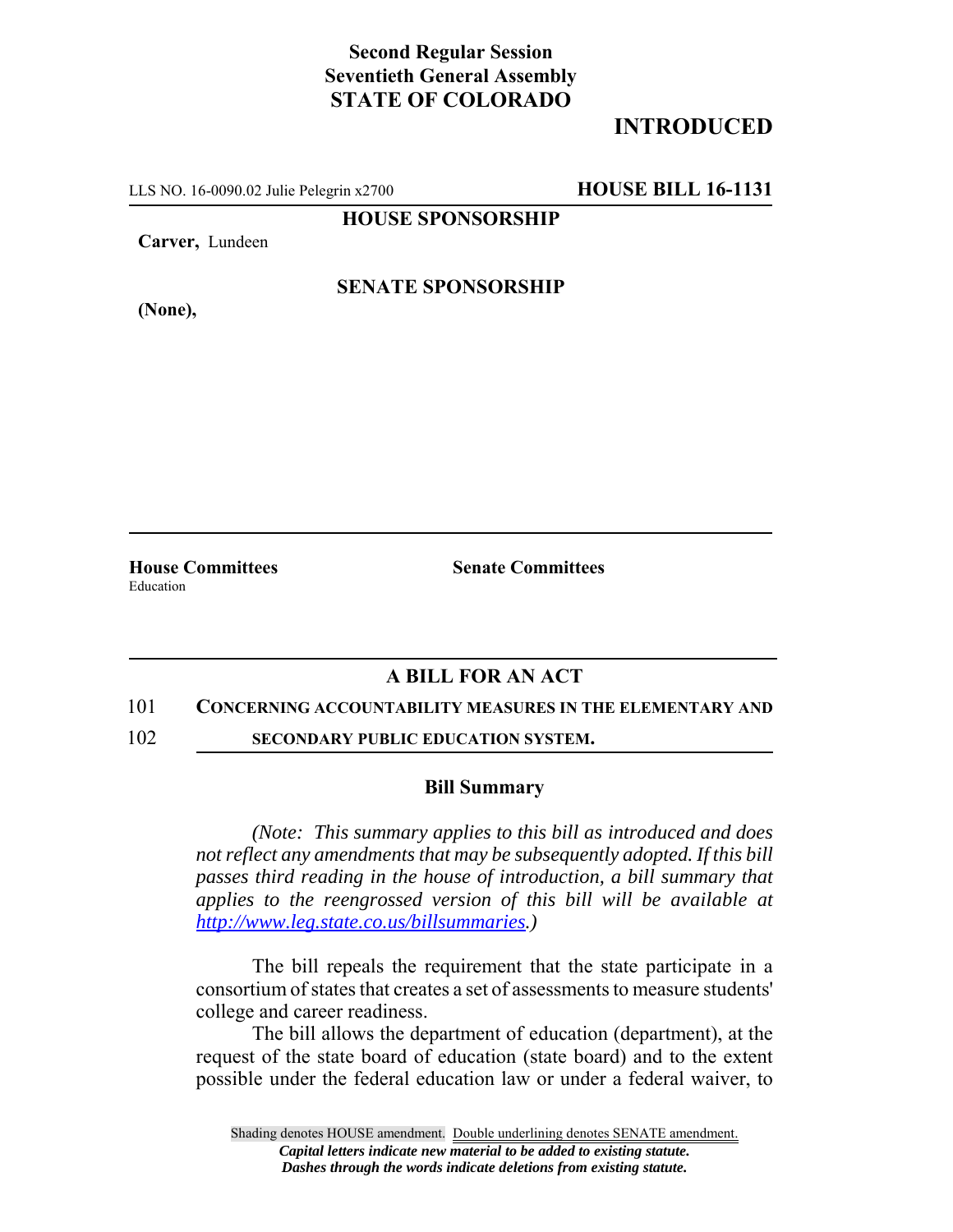recommend to the state board state assessment options for use by local education providers. The state assessment options would have to provide a valid measurement of the level of student achievement of the state academic standards and be sufficient to support statewide accountability and comparability.

Under existing law, the department selects an assessment to administer to students in tenth grade (tenth-grade test) and a curriculum-based, achievement college entrance exam (exam) to administer to students in eleventh grade. The department is required to consider competitive bids for the tenth-grade test and the exam every 5 years. The bill repeals the requirement to reconsider competitive bids every 5 years. No later than July 1, 2021, the bill requires the state board, instead of the department, to select the tenth-grade test and the exam.

The bill allows the department to reduce the administration of state assessments if the department, at the direction of the state board, participates in a pilot assessment program authorized in the federal education law.

1 *Be it enacted by the General Assembly of the State of Colorado:*

2 **SECTION 1. Legislative declaration.** (1) The general assembly

3 finds that:

 (a) Section 2 of article IX of the state constitution requires the state to establish and maintain a "thorough and uniform system of free public schools throughout the state, wherein all residents of the state, between the ages of six and twenty-one years, may be educated gratuitously";

9 (b) Section 1 of article IX of the state constitution creates the state 10 board of education and vests within it the "general supervision of the 11 public schools";

 (c) A key aspect of a thorough and uniform system of public schools and of the general supervision of those schools is the setting of academic standards that establish what a student should know and be able to do at various junctures in the student's education. These standards must be aligned and build upon one another so that, as a student masters the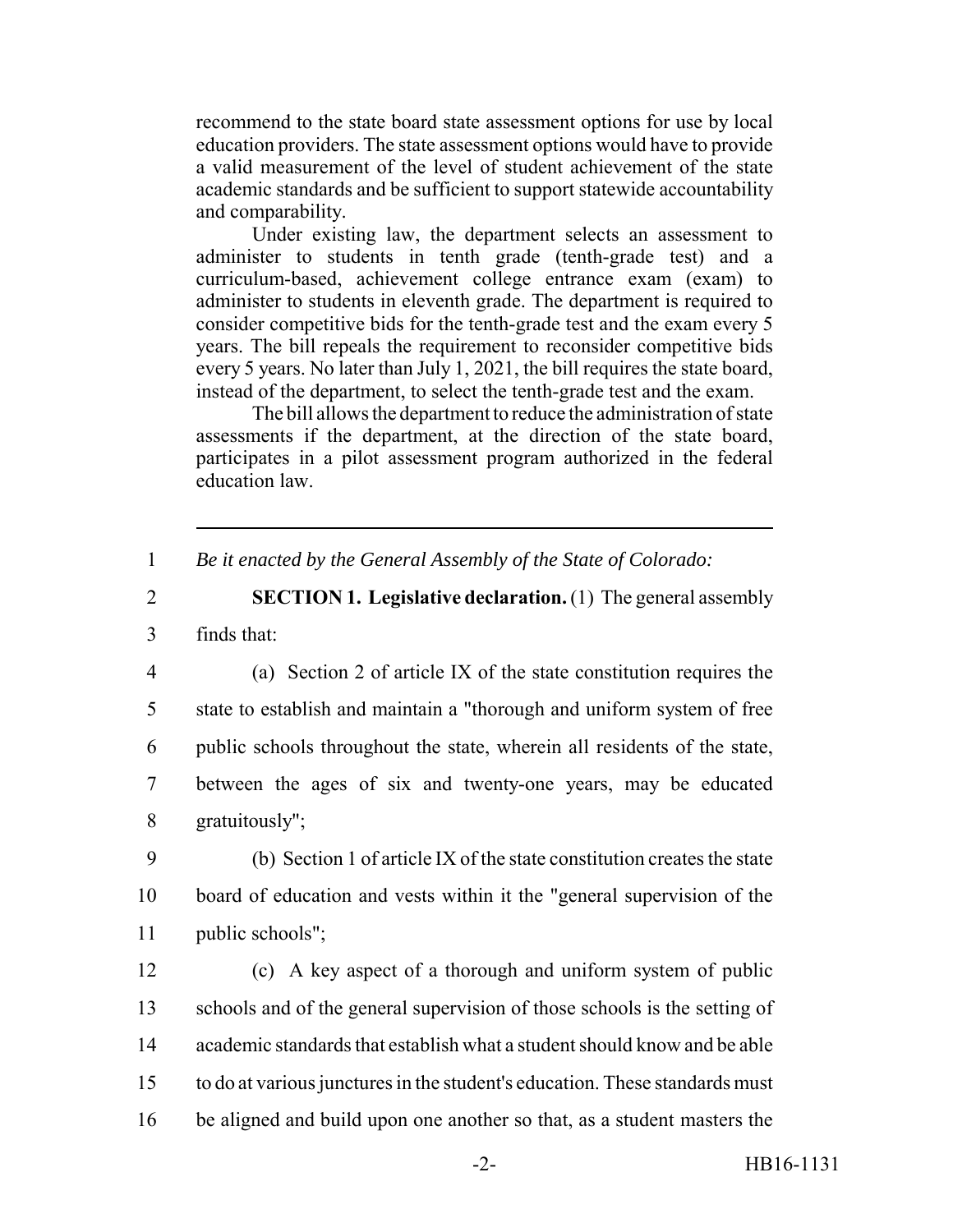standards at each grade level, he or she achieves college and career readiness by the time the student graduates from high school.

 (d) The description of college and career readiness must be aligned with the expectations of the institutions of higher education in this state and the needs of business and industry in this state;

 (e) It is therefore crucial that the state, and especially the state board of education, maintain its independence in setting academic standards and the descriptions of college and career readiness to ensure that the students of Colorado are adequately prepared to be productive citizens of Colorado and to help meet the needs of Colorado businesses and contribute to the state economy; and

 (f) It is also essential for the state to give school districts as much flexibility as possible in selecting and administering assessments to ensure that school districts maintain the control of instruction, including control of curriculum, that is guaranteed to school districts in section 15 of article IX of the state constitution.

 **SECTION 2.** In Colorado Revised Statutes, 22-7-1006, **repeal** (1.5); and **add** (1.3) as follows:

 **22-7-1006. Preschool through elementary and secondary education - aligned assessments - adoption - revisions.** (1.3) AT THE REQUEST OF THE STATE BOARD, THE DEPARTMENT OF EDUCATION SHALL RECOMMEND TO THE STATE BOARD A PLAN BY WHICH THE STATE BOARD MAY APPROVE AND PROVIDE TO LOCAL EDUCATION PROVIDERS STATE ASSESSMENT OPTIONS FOR EACH SUBJECT AND GRADE LEVEL IN WHICH STATE ASSESSMENTS ARE ADMINISTERED; EXCEPT THAT THE DEPARTMENT MAY RECOMMEND THE PLAN ONLY IF IT DETERMINES THAT THE PLAN IS CONSISTENT WITH THE REQUIREMENTS OF THE FEDERAL "ELEMENTARY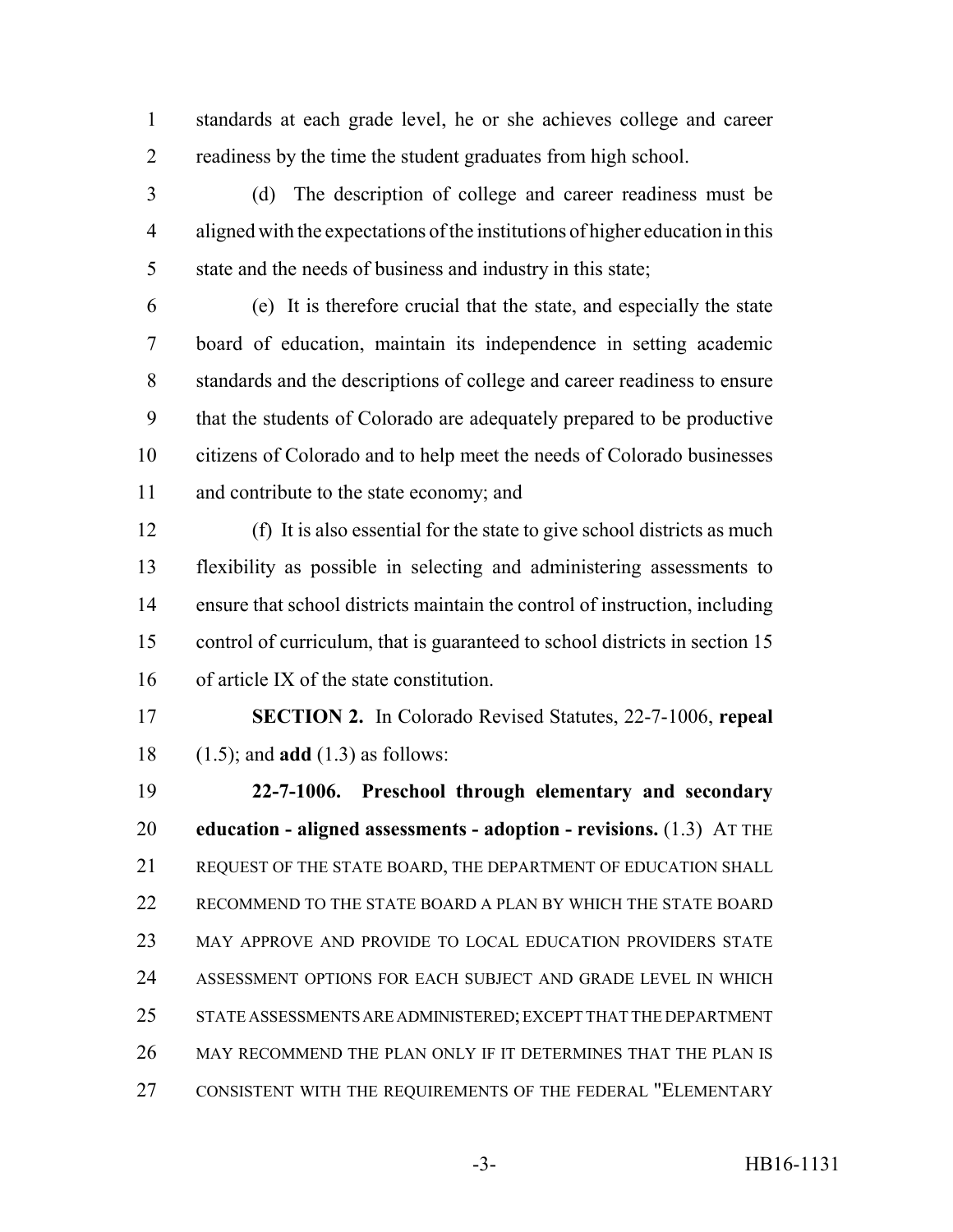AND SECONDARY EDUCATION ACT OF 1965",20U.S.C. SEC. 6301 ET SEQ., AS AMENDED, OR WITH ANY WAIVERS OF THE ACT APPROVED FOR COLORADO BY THE FEDERAL DEPARTMENT OF EDUCATION. THE STATE ASSESSMENT OPTIONS INCLUDED IN THE PLAN MAY INCLUDE ASSESSMENTS DEVELOPED BY LOCAL EDUCATION PROVIDERS. IN RECOMMENDING THE PLAN, THE DEPARTMENT SHALL ENSURE THAT THE STATE ASSESSMENT OPTIONS PROVIDE A VALID MEASUREMENT OF STUDENTS' ACHIEVEMENT OF THE STATE ACADEMIC STANDARDS AND THAT THE STATE ASSESSMENT OPTIONS ARE SUFFICIENTLY COMPARABLE TO ENSURE STATEWIDE ACCOUNTABILITY AND COMPARABILITY OF PERFORMANCE.

 (1.5) Colorado shall participate as a governing board member, at 12 least until January 1, 2014, in a consortium of states that focuses on the 13 readiness of students for college and careers by developing a common set 14 of assessments. On or before January 1, 2014, and on or before each January 1 thereafter, if Colorado is a governing board member of the 16 consortium of states, the state board is strongly encouraged to conduct a fiscal and student achievement benefit analysis of Colorado remaining a governing board member of the consortium. If adopting the system of 19 assessments that is aligned with the state standards for reading, writing, 20 and mathematics, the state board shall rely upon assessments developed 21 by the consortium of states.

 **SECTION 3.** In Colorado Revised Statutes, 22-7-1006.3, **amend** (2) (a) and (2) (b); and **add** (2.5) as follows:

 **22-7-1006.3. State assessments - administration - rules.** (2) (a) FOR ADMINISTRATION BEGINNING IN THE 2015-16 SCHOOL YEAR, 26 the department of education shall select, and the state shall pay the costs 27 of administering AND BY JULY 1, 2021, THE STATE BOARD SHALL SELECT,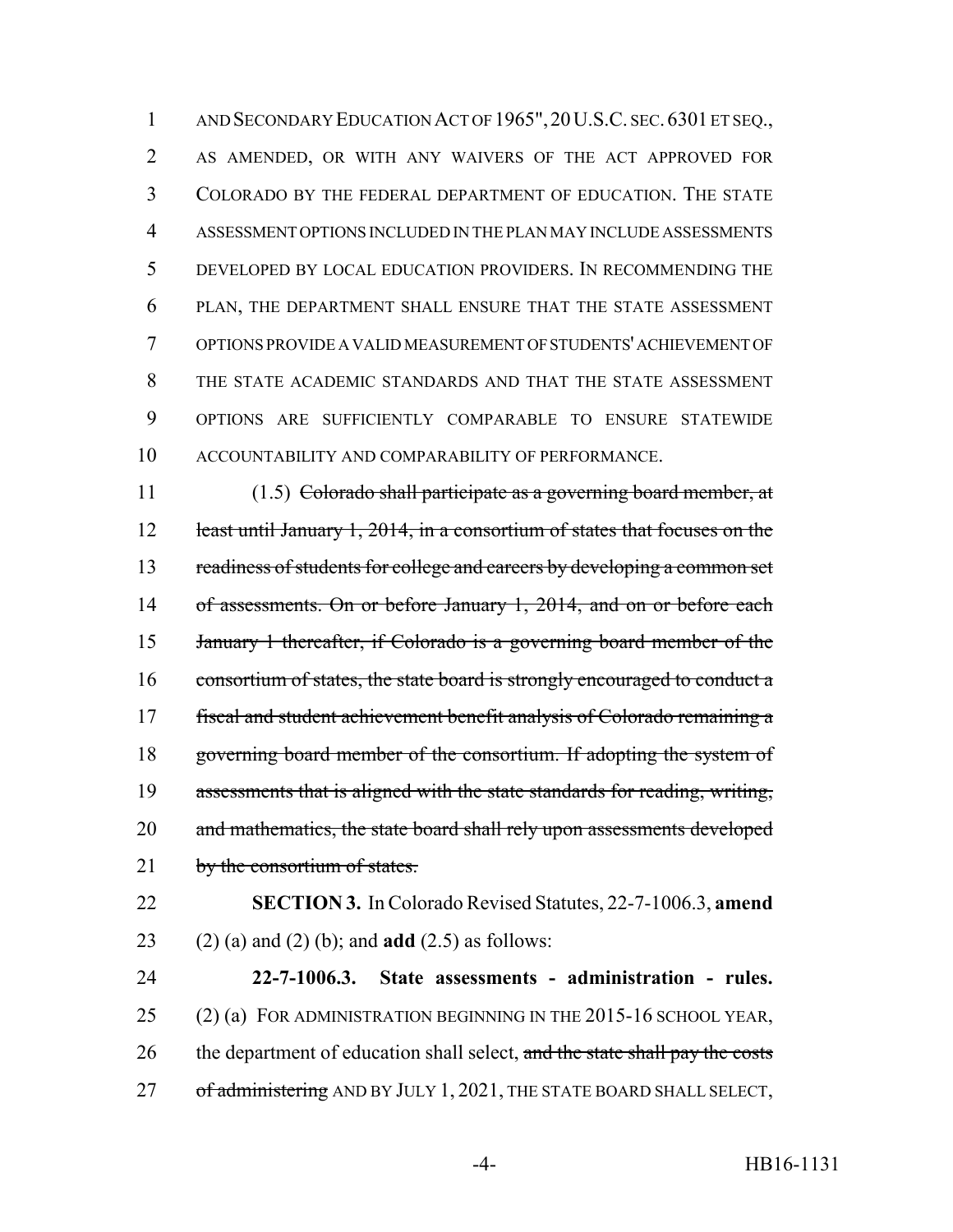an assessment that is aligned with the state academic standards for 2 students enrolled in tenth grade and with the assessment selected pursuant 3 to paragraph (b) of this subsection (2). Every five years, the department shall request competitive bids and contract for the assessment required in 5 this paragraph (a) THE STATE SHALL PAY THE COSTS OF ADMINISTERING THE SELECTED ASSESSMENT. Each local education provider shall administer the assessment for students enrolled in tenth grade. Each local education provider shall administer the tenth-grade assessment on a schedule that the department annually sets.

 (b) FOR ADMINISTRATION BEGINNING IN THE 2015-16 SCHOOL 11 YEAR, the department of education shall select, and the state shall pay the 12 costs of administering AND BY JULY 1, 2021, THE STATE BOARD SHALL SELECT, an assessment that is administered throughout the United States and relied upon by institutions of higher education, referred to in this section as the "curriculum-based, achievement college entrance exam". Every five years, the department shall request competitive bids and 17 contract for the curriculum-based, achievement college entrance exam THE STATE SHALL PAY THE COSTS OF ADMINISTERING THE SELECTED CURRICULUM-BASED COLLEGE ENTRANCE EXAM. At a minimum the curriculum-based, achievement college entrance exam must test in the areas of reading, writing, mathematics, and science. Each local education provider shall administer the curriculum-based, achievement college entrance exam for students enrolled in eleventh grade. IF THE SELECTED CURRICULUM-BASED, ACHIEVEMENT COLLEGE ENTRANCE EXAM INCLUDES A SEPARATE WRITING PORTION, the local education provider shall administer the writing portion of the curriculum-based, achievement college entrance exam to each student who requests the opportunity to